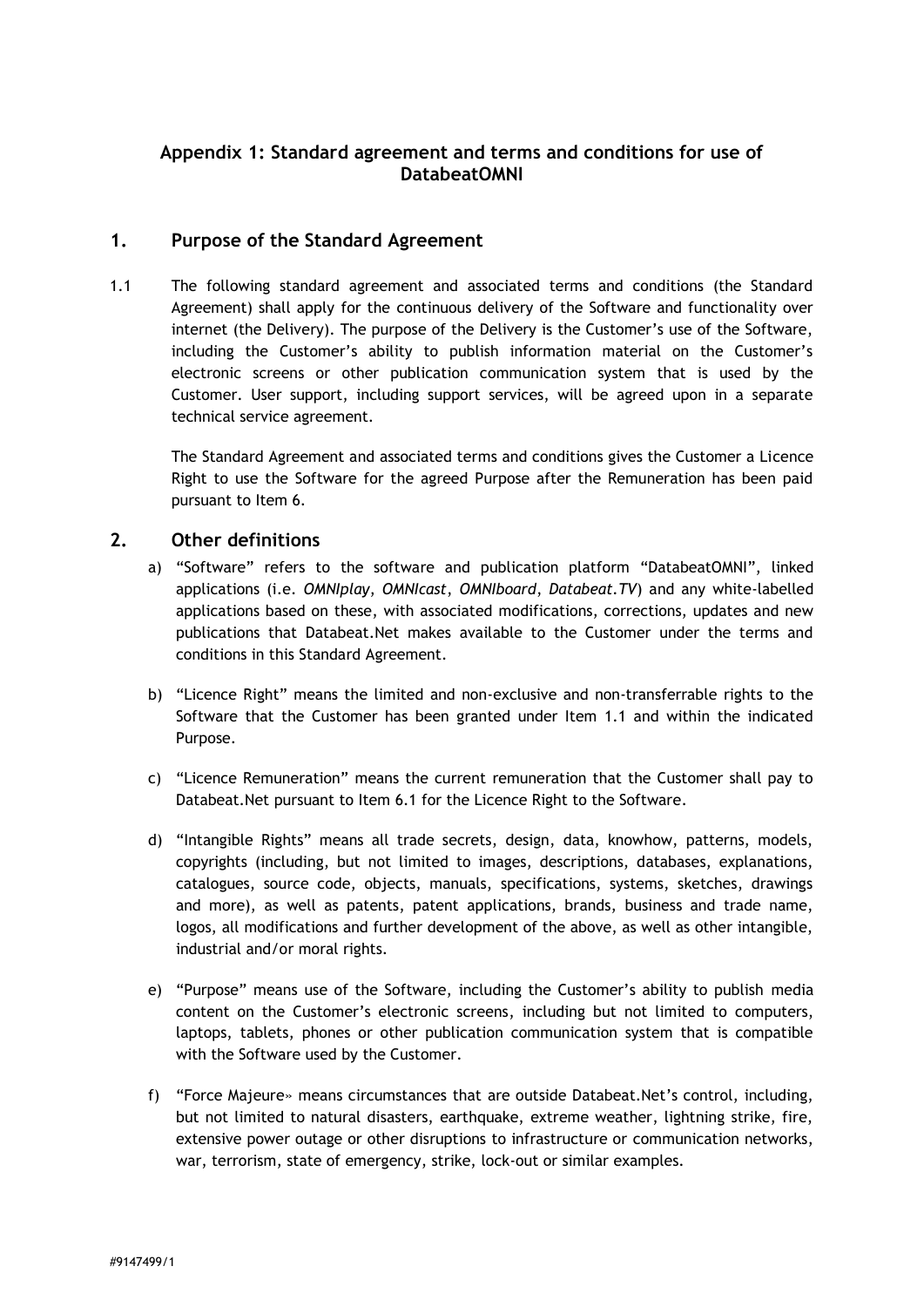# **3. Intangible rights and confidentiality**

- 3.1 Vis-à-vis the Customer, Databeat.Net is and remains the proprietor and licensee of all Intangible Rights to the Software and results of the Services. The Customer cannot make any modifications to the Software, including, but not limited to analysis, changing, decompiling, reverse engineering or other methods to try to change or to determine all or parts of the Software's source code, functions, system and/or structure.
- 3.2 Beyond the rights issued under Item 3.1, the Standard Agreement grants no further rights to the Software without further express written agreement with Databeat. Hereunder, the Customer does not have the right to transfer, sell, sub-licence, loan, lease, rent, or in any other manner, make available or offer the Software for third party use. The Customer can still give contractors that the Customer uses in its enterprise the right to use the Software. The Customer is responsible for ensuring such hired personnel comply with the Standard Agreement and only use the Software in accordance with the Standard Agreement.
- 3.3 The Software is confidential and proprietary information that belongs to Databeat.Net and/or Databeat.Net's authorised agents. The Customer shall protect the Software from unauthorised use, copying or other access vis-à-vis unauthorised parties.
- 3.4 Both Parties shall implement reasonable precautionary measures to maintain confidentiality concerning information about the other Party's products and operations that is disclosed in connection with the execution and compliance with the Standard Agreement. Such precautionary measures shall never be less than the precautionary measures that the Party uses to protect its own confidential information. The Parties shall only use the other Party's confidential information to fulfil their own rights and duties pursuant to the Standard Agreement and not for any other purpose.

The provisions under this Item shall not apply to: (i) Information that is or will become available to the public for other reasons than a Party's breach of contract; (ii) information that the recipient Party has received elsewhere, independent of the Standard Agreement and without a duty of confidentiality; (iii) information that must be published in accordance with statutes, regulations or an order from the authorities, courts, stock exchange authorities or the like. The provisions under this Item also apply after the Standard Agreement has been terminated.

- 3.5 The Customer is responsible for the content and production of content with the associated necessary copyright and other intellectual property right clearance that is included as a part of the Customer's use of the Software. This includes inter alia that the Customer shall, for all content and production of content, obtain consent from holders of intellectual property rights to such content, to the extent this is necessary for the Purpose, including consent to transfer of rights to Databeat.Net to the extent necessary for the provision of Databeat.Net's services. Databeat.Net is not entitled to use or given the right to access the Customer's content, with the exception of Databeat.Net's necessary adaptations of the Customer's solutions or in connection with support services and as provided in [3.6.](#page-1-0)
- <span id="page-1-0"></span>3.6 Databeat.Net reserves the right to remove content that is infringing third party intellectual property rights or if the holder of intellectual property rights to any content so requires. The Customer shall assist Databeat.Net to the extent necessary to swiftly remove such content.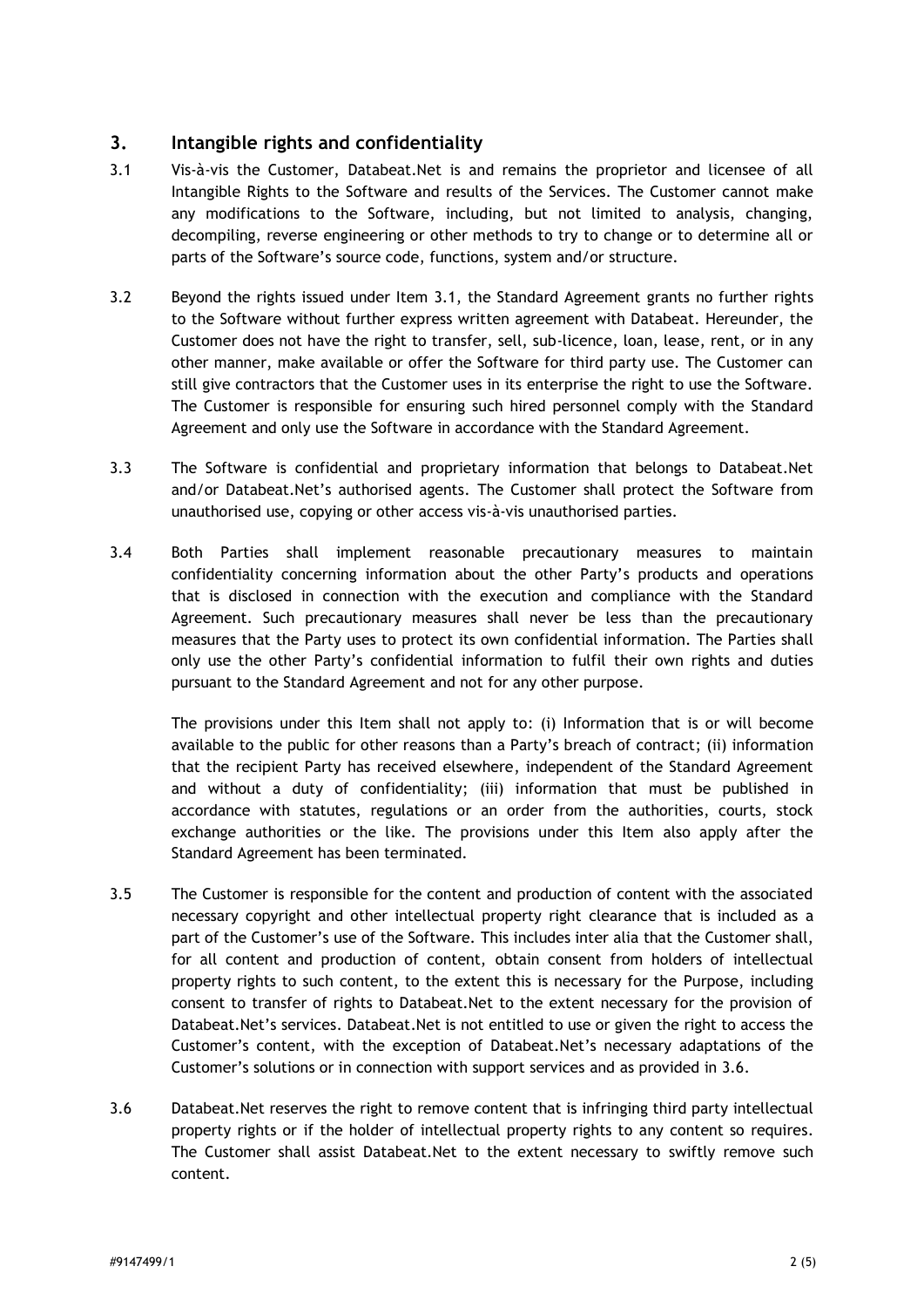## **4. Guarantee, use and remedies**

- 4.1 Databeat.Net guarantees that Databeat.Net holds the necessary rights to licence the rights to the Software for the Purpose at the terms and conditions stipulated in the Standard Agreement, and that the Customer's use of the Software under these terms and conditions does not violate third parties' intangible rights. The Customer shall immediately notify Databeat.Net if a third party claims that the Customer's use of the Software for the Purpose constitutes an intervention in the third party's rights. Databeat.Net can, using its own discretion and based on a claim from a third party, choose to obtain the necessary rights from the third party, replace or in another manner alter the Software so that the Customer can continue using the Software for the Purpose.
- 4.2 Beyond the guarantee provided under 4.1, the Software is delivered "as is" and nothing in this Standard Agreement shall entail that Databeat.Net guarantees that the Software is without fault, or that the Software will at all times function without interruptions or other disruptions, or that it is suited for special purposes. If the Customer discovers faults in the Software during a reasonable period after the Customer gained access to the Software, the Customer is entitled to Databeat.Net's continuous assistance to correct the fault(s) at no cost to the Customer.

Databeat.Net's remedies can comprise the measures that Databeat.Net considers appropriate, including changes, upgrades, replacement of the Software, or other measures that, based on Databeat.Net's discretion, can resolve the faults that have been discovered.

### **5. Third parties**

Databeat.Net is under no circumstances responsible for third party deliveries in connection with the Customer's purchases, including for example the purchase of screens, computers, laptops, tablets or phones, cloud services, networks and network equipment, etc.

### **6. Remuneration and payment**

- 6.1 For Delivery of the Customer's access to the Software and accompanying Licence Right, the Customer shall pay the Licence Remuneration in advance.
- 6.2 Databeat.Net's assistance to the Customer beyond what is agreed here, and the prices for such assistance, are governed by the listed prices.
- 6.3 In the event of late payment, penalty interest will accrue for each case pursuant to the applicable rate under the Interest on Overdue Payments Act.

# **7. Force majeure and impediments to delivery**

- 7.1 Databeat.Net shall under no circumstance be considered to be in breach of this Standard Agreement if Databeat.Net's services are delayed or prevented due to Force Majeure. If Databeat.Net's services are delayed or prevented by Force Majeure, Databeat.Net shall notify the Customer immediately.
- 7.2 Databeat.Net, shall, in the same manner as for Force Majeure, not be considered to be in breach of this Standard Agreement if Databeat.Net's services are delayed or prevented by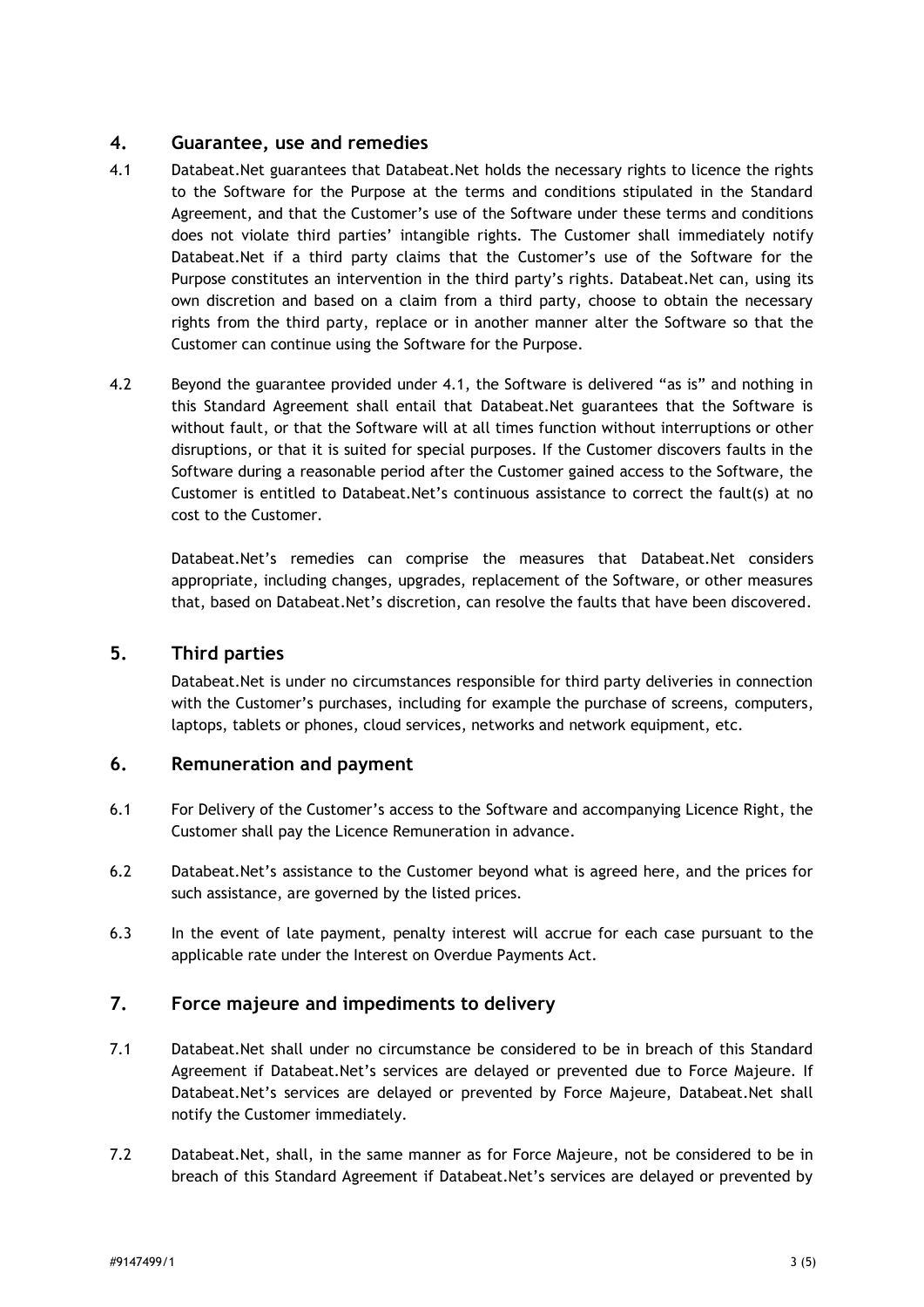the Customer's failure to contribute, or for other circumstances that are within the Customer's control.

#### **8. Liability and limitations of liability**

- 8.1 Databeat.Net's liability under this Agreement shall, under any and all circumstances, always be limited to a maximum of the annual Licence Remuneration that the Customer pays to Databeat.Net for the Delivery.
- 8.2 Databeat.Net shall under no circumstance be liable for indirect losses, including loss of turnover or profits or investments, loss of data or goodwill, loss of or breach of agreements with third parties, or any claim from third parties against the Customer that are due to the Customer's use of or inability to use the Software.
- 8.3 In the event the Customer by use of the Software infringes third parties' copyright or any other intellectual property rights, the Customer shall for its own account handle any such claim and indemnify and hold Databeat.Net harmless from and against all losses, irrespective of negligence, arising out of such claims. Databeat.Net shall to a reasonable extent assist the Customer with the handling of such claims. The Customer shall be strictly liable for, and hold Databeat.Net harmless from and against all losses, irrespective of negligence, any claims against Databeat.net based on an allegation that the Customer's use of the Software infringes third parties' copyright or any other intellectual property right.

### **9. Termination**

- 9.1 The Standard Agreement enters into force from the date when the Software is put to use and has a duration in accordance with the duration of the Licence Right. If the Standard Agreement is not terminated within the three – 3 – final months before the Standard Agreement expires, the Standard Agreement is renewed for a period of the licence duration, one – 1 – year at a time.
- 9.2 For the Customer's test use of the Software, the Licence Right for use of the Software only applies for the desired test period. The Customer can terminate the Standard Agreement effective immediately if Databeat.Net's services have been delayed or prevented by Force Majeure for more than 30 days.
- 9.3 Both Parties can terminate the Standard Agreement effective immediately if the other Party is in material breach of one or more of its duties pursuant to the Standard Agreement, and such breach is not remedied within 30 days after written notice has been sent to the defaulting Party with a claim for rectification.
- 9.4 Databeat.Net can terminate this Standard Agreement effective immediately if the Customer petitions for bankruptcy or is declared bankrupt, petitions or is subject to debt negotiations or another form of creditor administration.
- 9.5 Databeat.Net can terminate the Standard Agreement effective immediately if the Customer defaults on its payment obligation, goes beyond its rights or defaults on its